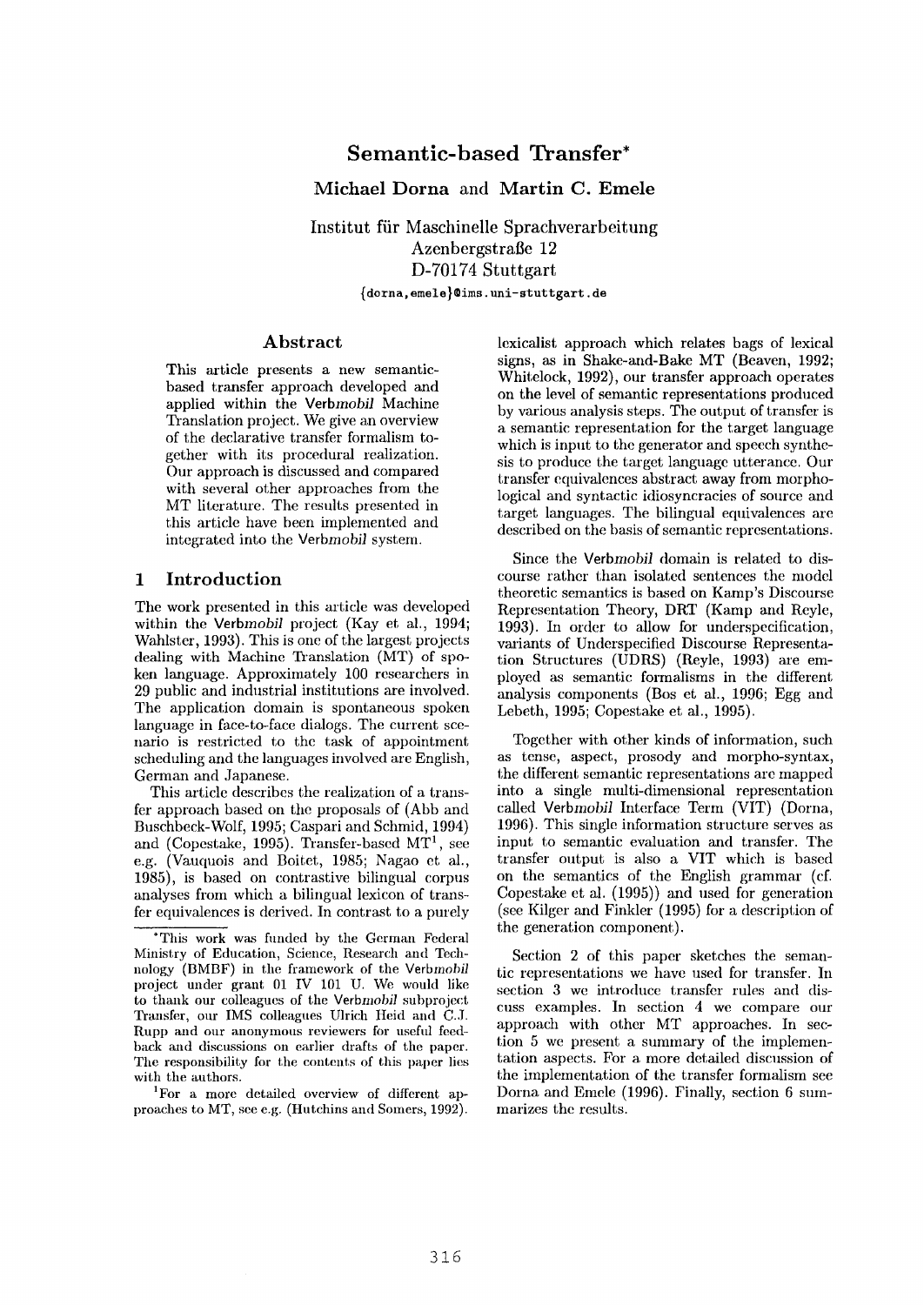### **2 Semantic Representations**

The different Verbmobil semantic construction components use variants of UDRS as their semantic formalisms, cf. (Bos et al., 1996; Egg and Lebeth, 1995; Copestake et al., 1995). The ability to underspecify quantifier and operator scope together with certain lexical ambiguities is impof tant for a practical machine translation system like *Verbmobil* because it supports ambiguity preserving translations. The disambiguation of different readings could require an arbitrary amount of reasoning on real-world knowledge and thus should be avoided whenever possible.

In the following examples we assume an explicit event-based semantics (Dowry, 1989; Parsons, 1991) with a Neo-Davidsonian representation of semantic argument relations. All semantic entities in UDRS are uniquely labeled. A label is a pointer to a semantic predicate nmking it easy to refer to. The labeling of all semantic entities allows a flat representation of the hierarchical structure of argument and operator and quantifier scope embeddings as a set of labeled conditions. The recursive embedding is expressed via additional subordination constraints on labels which occur as arguments of such operators.

Example (la) shows one of the classical *Verbmobil* examples and its possible English translation (1b).

(1) a. *Das paflt echt scMecht bei* 'mir. *b. That really doesn't suit me well.* 

The corresponding semantic representations are given in  $(2a)$  and  $(2b)$ , respectively.<sup>2</sup>

```
([2) a. [ll:echt(12), 12:schlecht(il), 
   13:passen(il), 13:arg3(il,i2), 
   14:pron(i2), 15:bei(il,i3), 16:ich(i3)] 
b. [ll:real(12), 12:neg(17), 17:good(il), 
   13:suit(il), 13:arg3(il,i2), 
   14:pron(i2), 15:arg2(il,i3), 16:ego(i3)]
```
Semantic entities in  $(2)$  are represented as a Prolog list of labeled conditions. After the unificationbased semantic construction, the logical variables for labels and nmrkers, such as events, states and individuals, are skolemized with special constant symbols, e.g.  $11$  for a label and  $11$  for a state. Every condition is prefixed with a label serving as a unique identifer. Labels are also useful for grouping sets of conditions, e.g. for partitions which belong to the restriction of a quantifier or which are part of a specific sub-DRS. Additionally, all these special constants can be seen as pointers for adding or linking information within and between multiple levels of the VIT.

Only the set of semantic conditions is shown in  $(2)$ ; the other levels of the multi-dimensional VIT representation, which contain additional semantic, pragmatic, morpho-syntactic and prosodic information, have been left out here. If necessary, such additional information can be used in transfer and semantic evaluation for resolving ambiguities or in generation for guiding the realization choices. Furthermore, it allows transfer to make fine-grained distinctions between alternatives in cases where **the** semantic representations of source mid target language do not match up exactly.

Semantic operators like negation, modals or intensitier adverbials, such as *really, take* extra label arguments for referring to other elements in the flat list which are in the relative scope of these operators.<sup>3</sup>

This form of semantic representation has the following adwmtages for transfer:

- $\bullet$  It is possible to preserve the underspecification of quantifier amd operator scope if there is no divergence regarding scope ambiguity between Sollrce and target languages.
- Coindexation of labels and markers in the source and target parts of transfer rules ensures that the semantic entities are correctly related and hence obey any semantic constraints which may be linked to them.
- To produce an adequate target utterance additional constraints which are important for generation, e.g. sortal, topic/focus constraints etc., may be preserved.
- \* There need not be a 1 : 1 relation between semantic entities and individual lexical items. Instead, lexical units may be decomposed into a set of semantic entities, e.g. in the case of derivations and for a more fine grained lexical semantics. Lexical decomposition allows us to express generalizations and to apply transfer rules to parts of the decomposition.

### **3 Our** Transfer Approach

Transfer equivalences are stated as relations between sets of source language (SL) and sets of target language (TL) semantic entities. They are usually based on individual lexical items but might also involve partial phrases for treating idioms and other collocations, e.g. verb-noun collocations (see example (8) below). After skolemization of the semantic representation the input to transfer is variable free. This allows the use of logical variables for labels and markers in transfer rules to express coindexation constraints between individual entities such as predicates, operators, quantifiers and

 $2F$  For presentation purposes we have simplified the actual VIT representations.

<sup>&</sup>lt;sup>3</sup>For the concrete example at hand, the relative scope has been fully resolved by using the explicit labels of other conditions. If the scope were underspecified, explicit subordination constraints would be used in a special scope slot of the VIT. The exact details of subordination are beyond the scope of this paper,  $cf.$  Frank and Reyle (1995) and Bos et al. (1996) for implementations.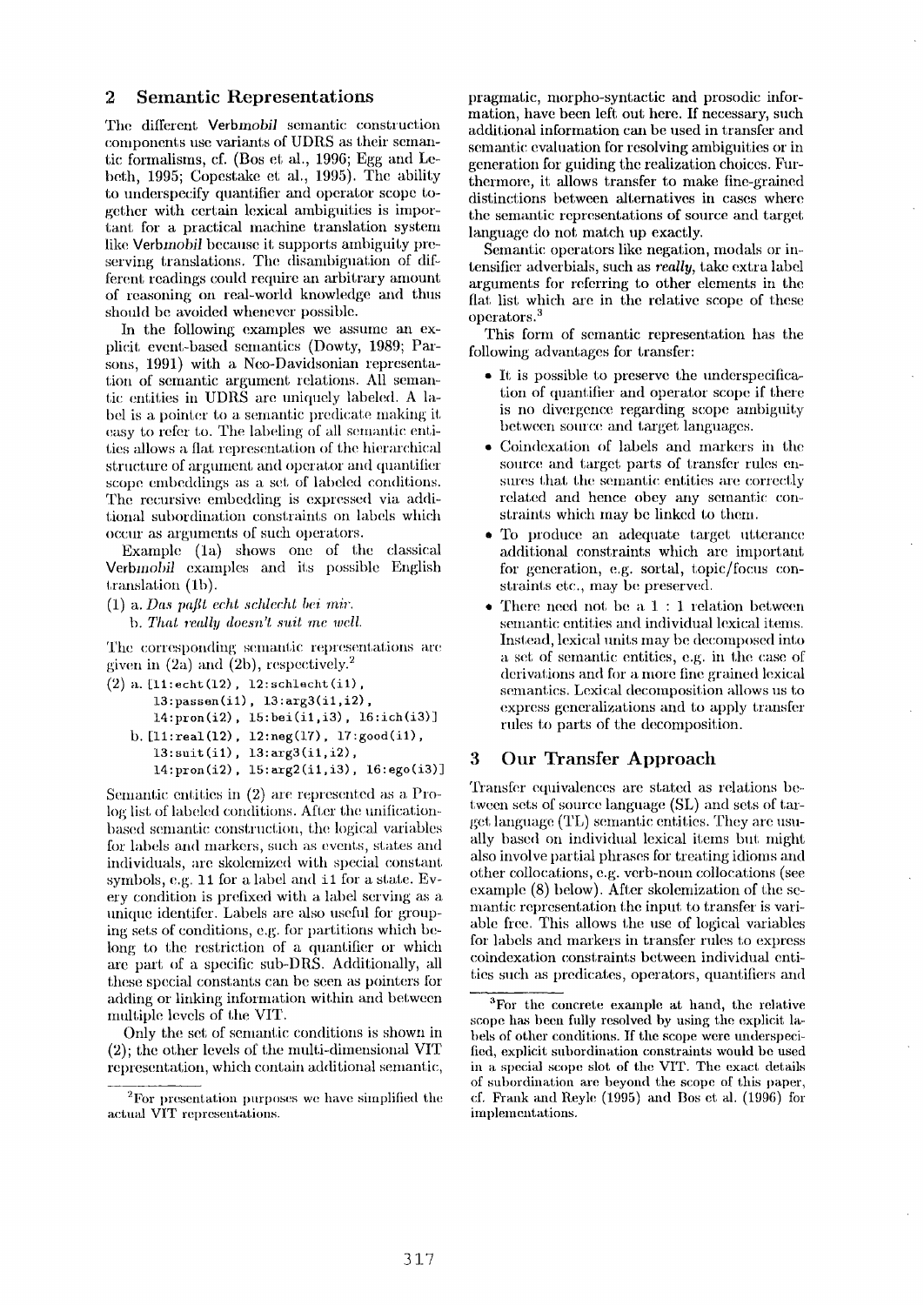(abstract) thematic roles. Hence the skolemization prevents unwanted unification of labels and markers while matching individual transfer rules against the semantic representation.

The general form of a transfer rule is given by

SLSem, SLConds Tau0p TLSem, TLConds.

where SLSem and TLSem are sets of semantic entities. Tau0p is an operator indicating the intended application direction (one of  $\langle - \rangle$ ,  $\langle - \rangle$ ,  $\langle - \rangle$ ). SLConds and TLConds are optional sets of SL and TL conditions, respectively. All sets are written as Prolog lists and optional conditions caa be omitted.

On the source language, the main difference between the SLSem and conditions is that the former is matched against the input and replaced by the TLSem, whereas conditions act as filters on the applicability of individual transfer rules without modifying the input representation. Hence conditions may be viewed as general inferences which yield either true or false depending on the context. The context might either be the local context as defined by the current VIT or the global context defined via the domain and dialog model. Those inferences might involve arbitrarily complex inferences like anaphora resolution or the determination of the current dialog act. In an interactive system one could even imagine that conditions are posed as  $\gamma$ es/no-questions to the user to act as a negotiator (Kay et al, 1994) for choosing the most plausible translation.

If the translation rules in  $(3)$  are applied to the semantic input in (2a) they yield the semantic output in (2b). We restrict the following discussion to the direction from German to English but the rules can be applied in the other direction as well. (3) a.  $[L:echt(A)] \iff [L:real(A)]$ .

- $b.[L: passen(E), L: arg3(E,Y), L1: bei(E,X)]<\rightarrow$  $[L:suit(E), L:arg2(E,X), L:arg3(E,Y)].$
- $c. [L:schlecht(E)], [L1:passen(E)]$   $\leftarrow$
- $[L:neg(A),A:good(E)].$
- d.  $[L:ich(X)] \iff [L:ego(X)].$
- e.  $[L:pron(X)] \iff [L:pron(X)].$

The simple lexical transfer rule in (3a) relates the German intensifier echt with the English real<sup>4</sup>. The:variables L and A ensure that the label and the argument of the German echt are assigned to the English predicate real, respectively.

The equivalence in (3b) relates the German predicate passen with the English predicate suit. The rule not only identifies the event marker E, but unifies the instances X and Y of the relevant thematic roles. Despite the fact that the German *bei-phrase* is analysed as an adjunct, it is treated exactly like the argument arg3 which is syntactically subcategorized. This rule shows how structural divergences can easily be handled within this approach.

<sup>4</sup>The semantic predicate real abstracts away from the adjective/adverbial distinction.

(4) [L:passen(E), L1:bei(E,X)] <->  $[L: suit(E), L: arg2(E,X)].$ 

The rule in (3b) might be further abbreviated to (4) by leaving out the unmodified arg3, because it is handled by a single metarule, which passes on all semantic entities that are preserved between source and target representation. This also makes the rule for (3e) superfluous, since it uses an interlingua predicate for the anaphor in German and English.

The rule in (3c) illustrates how an additional condition  $([L1:passen(E)])$  might be used to trigger a specific translation of *schleeht* into *not good* in the context of *passen*. The standard translation of *schlecht* to *bad* is blocked for verbs like *suit,* that presuppose a positive attitude adverbial.<sup>5</sup> One main advantage of having such conditions is the preservation of the modularity of transfer equivalences because we do not have to specify the translation of the particular verb which only triggers the specific translation of the adverbial. Consequently, the transfer units remain small and independent of other elements, thus the interdependencies between different rules are vastly reduced. The handling of such rule interactions is known to be one of the major problems in scaling up MT systems.

- A variation on example (1) is given in (5).
- (5) a. *Das paflt mir echt schleeht.* 
	- *b. That really doesn't suit me well.*

The translation is exactly the same, but the German verb *passen* takes an indirect object *mir in*stead of the adjunct bei-phrase in  $(1)$ . The appropriate transfer rule looks like (6a) which can be reduced to (6b) because no argument switching takes place and we can use the metarule again.

 $(6)$  a.[L:passen(E), L:arg2(E,X), L:arg3(E,Y)] <->  $[L: suit(E), L:arg2(E,X), L:arg3(E,Y)].$ b.  $[L:passen(E)] \iff [L:suit(E)].$ 

In a purely monotonic system without overriding it would be possible to apply the transfer rule in (6b) to sentence  $(1)$  in addition to the rule in  $(4)$ leading to a wrong translation. Whereas in the underlying rule application scheme assumed here, the more general rule in (6b) will be blocked by the more specific rule in (4).

The specificity ordering of transfer rules is primarily defined in terms of the cardinality of matching subsets and by the subsumption order on terms. In addition, it also depends on the cardinality and complexity of conditions. For the *passen* example at hand, the number of matching predicates in the two competing transfer rules defines the degree of specificity.

<sup>~</sup>Instead of using a specific lexical item like *passen*  the rule should be abstracted for a whole class of verbs with similar properties by using a type definition, e.g. **type (de, pos\_att itude\_verbs, [gehen, passen .... ]** ). For a description of type definitions see (11) below.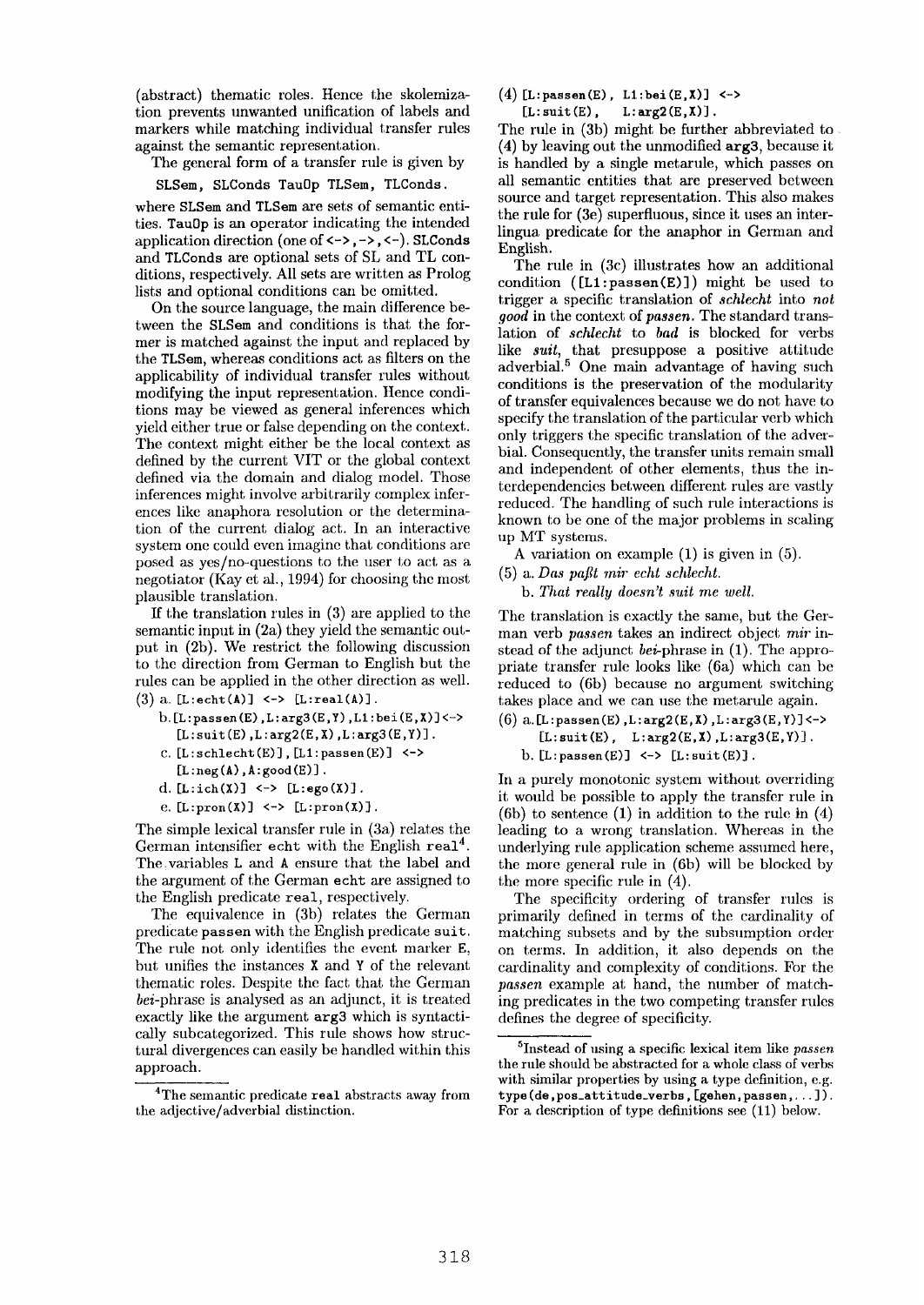The following example illustrates how conditions are used to enforce selectional restrictions from the domain model. For example *Termin* in German might either be translal;ed as *appointment*  or as *date,* depending on the context.

(7) a.  $[L:termin(X)] \iff [L:appendintnent(X)].$ 

**b. [L : terrain (X) ],** 

 $[sort(X)=<^*temp\_point] <~> [L:date(X)].$ 

The second rule (7b) is more specific, because it uses an additional condition. This rule will be tried first by calling the external domain model for testing whether the sort assigned to  $X$  is not subsumed by the sort temp\_point. Here, the first rule (7a) serves as a kind of default with respect to the translation of *Terrain,* in cases where no specific sort information on the marker  $X$  is available or the condition in rule  $(7b)$  fails.

In (8), a light verb construction like *einen Terminvorschlag machen* is translated into *suggest a date* by decomposing the compound and light verb to a simplex verb and its modifying noun.

**(8) [L : machen (E) , L : arg3 (g, X) ,** 

**LI : terminvorschlag (X) ] <-> [L : sugge st (E) , L : arg3 (E, X), LI : date (X) ] .** 

We close this section with a support verb example (9) showing the treatment of head switching in our approach. The German comparative construction *lieber sein* (lit.:*be more liked*) in (9a) is translated

by the verb *prefer* in (9b).

(9) a. *Diensta9 ist air lieber.*  h. *[ would l, refer Tuesday.* 

 $(10)$  [L: support  $(S, L1)$ , L2:  $ext{ext{erimeter}}(S, X)$ 

**LI :lieb(Y) ,LI: comparative(Y)] <->**   $[L:prefer(S),L:arg1(S,X),L:arg3(S,Y)].$ 

The transfer rule in  $(10)$  matches the decomposition of the comparative form *lieber* into its positive form *lieb* and an additional comparative predicate together with the support verb  $\sin$  such that the comparative construction *lieber sein* (Y *ist* X *lieber*) is translated as a whole to the English verb *prefer* (x *prefers* Y).

#### **.4** Discussion

The main motivation for using a semantic-based approach for transfer is the ability to abstract away from morphological and syntactic idiosyncrasies of individual languages. Many of the traditional cases of divergences discussed, e.g. by Dorr (1994), are already handled in the **Verbmobil** syntax-semantics interface, hence they do not show up in our transfer approach. Examples include cases of categorial and thematic divergences. These are treated in the linking between syntactic arguments and their corresponding thematic roles.

Another advantage of a semantic-based transfer approach over a pure interlingua approach, e.g. Dorr (1993), or a direct structural correspondence approach, e.g. Slocum et al.  $(1987)$ , is the gain in modularity by allowing language independent grammar development. Translation equivalences relating semantic entities of the source and target grammars can be formulated in a grammar independent bilingual semantic lexicon. In cases where the semantic *representations* of source, and target language are not isomorphic, a nontrivial transfer relation between the two representations is needed. But it is clearly much easier to map between fiat semantic representations than between either syntactic trees or deeply nested semantic representations

An interlingua approach presumes that a single representation for arbitrary languages exists or can be developed. We believe from a grammar engineering point of view it is unrealistic to come **tip** with such aai interlingua representation without a strict coordination between the monolingual grammars. In general, a pure interlingua approach results in very application and domain specific knowledge sources which are difficult to maintain and extend to new languages and domains. This holds especially in the *Verbmobil* context with its distributed grammar development.

Whereas our approach does not preclude the use of interlingua predicates. We use interlingua representations for time and date expressions in the Verbmobil domain. Similarly for prepositions, cf. Buschbeck-Wolf and Niibel (1995), it makes sense to use more abstract relations which express fundmnental relationships like *temporal location* or *spatial location.* Then it is left to the language specific grammars to make the right lexical choices.

 $(11)$  a. type(de, temp loc,  $[an, in, um, zu]$ ). *b. am* Dienstag, *im* Mai, um drei, *zu* Ostern  $c. type(en, temp\_loc, [on, in, at]).$ *d. on Tuesday, in May, at three, at Easter* 

The class definitions in (11a) and (11c) cluster together those prepositions which can be used to express a temporal location. The names de and **en**  are the SL and TL modules in which the class is defined, temp loc is the class name and the list denotes the extension of the class. (11b) and (11d) show possible German and English lexicalizations. **(12) [temp\_loc(E,X)] , [sort(X)=<time]** <->

 $[temp\_loc(E,X)].$ 

The interlingua rule in (12) identifies the abstract temporal location predicates under the condition that the internal argument is more specific than the sort time. This condition is necessary because of the polysemy of those prepositions. During compilation the SL class definition will be automatically expanded to the individual predicates, whereas the TL class definition will be kept unexpanded such that the target grammar might be able to choose one of the idiosyncratic prepositions.

Mixed approaches like Kaplan et al. (1989) can be characterized by mapping syntax as well as a predicate-m'gument structure (f-structure). As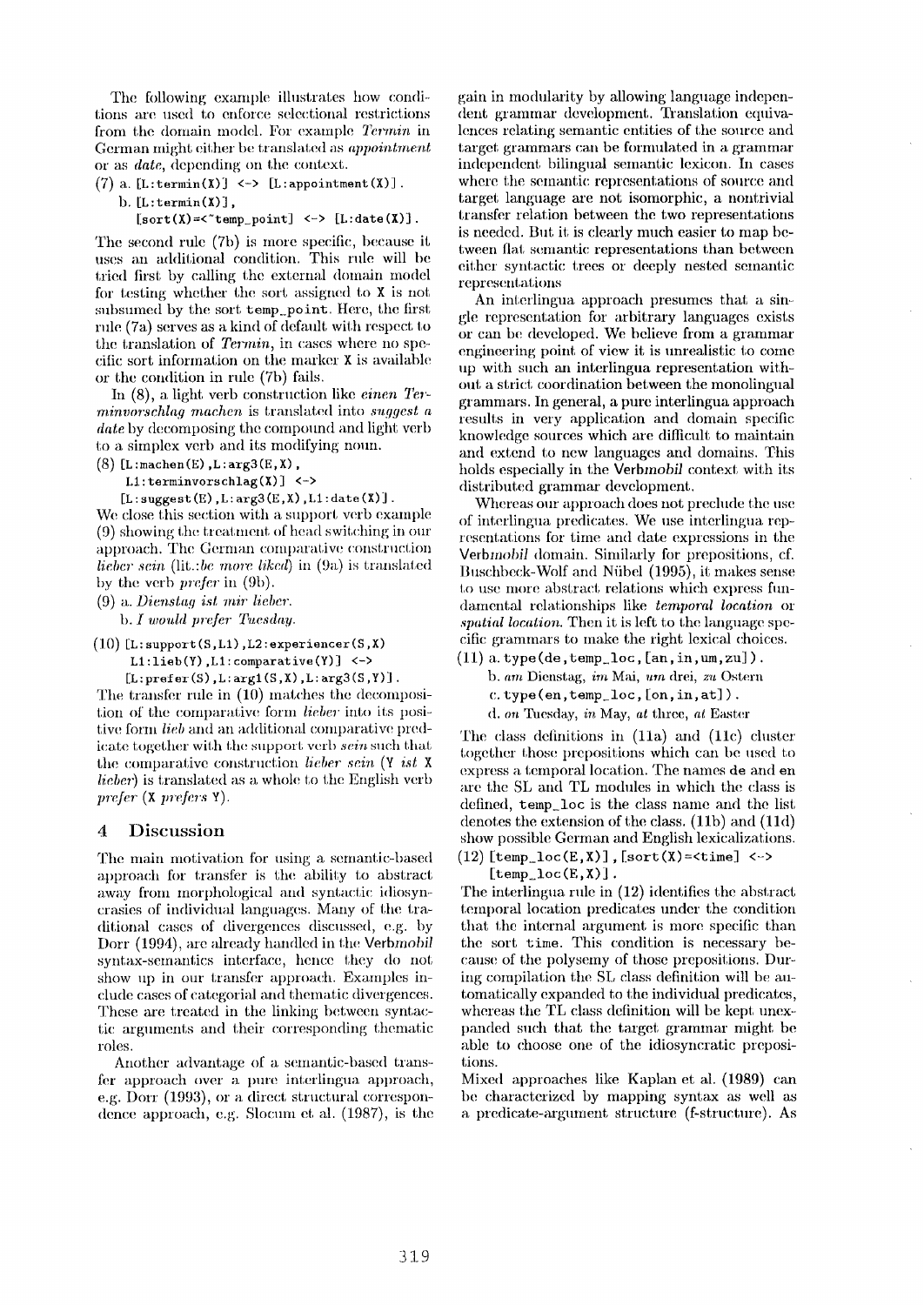already pointed out, e.g. in (Sadler and Thompson, 1991), this kind of transfer has problems with its own multiple level mappings, e.g. handling of verb-adverb head switching, and does not cleanly separate monolingual from contrastive knowledge, either. In Kaplan and Wedekind (1993) an improved treatment of head switching is presented but it still remains a less general solution.

A semantic approach is much more independent of different syntactic analyses which axe the source of a lot of classical translation problems such as structural and categorial divergences and mismatches. In our approach grammars can be developed for each language independently of the transfer task and can therefore be reused in other applications.

At first glance, our approach is very similar to the semantic transfer approach presented in Alshawi et al. (1991). It uses a level of underspecified senmntic representations as input and output of transfer. The main differences between our approach and theirs are the use of flat semantic representations and the non-recursive transfer rules. The set-oriented representation allows much simpler operations in transfer for accessing individual entities (set membership) and for combining the result of individual rules (set union). Furthermore, because the recursive rule application is not part of the rules themselves, our approach solves problems with discontinuous translation equivalences which the former approach cannot handle well. A transfer rule for such a case is given in (4).

Our current approach is strongly related to the Shake-and-Bake approach of Beaven (1992) and Whitclock (1992). But instead of using sets of lexical signs, i.e. morpho-syntactic *lexemes as* in Shake-and-Bake, we specify translation cquivalences on sets of arbitrary *semantic entities.* Therefore, before entering the transfer component of our system, individual lexemes can already be decomposed into sets of such entities, e.g. for stating generalizations on the lexical semantics level or providing suitable representations for inferences. For example, the wh-question word *when* is decomposed into  $temp\_loc(E, X)$ ,  $whq(X,R)$ ,  $time(R, X)$  (lit.: *at which time),* hence no additional transfer rules are required. Similarly, German composita like *Terminvorschlag* are decomposed into its compounds, e.g. termin(i2),  $n_n(i1,i2)$ , vorschlag(i1) where n\_n denotes a generic noun-noun relation. As a result a compositional translation as *proposal for a date* is possible without stating any additional translation equivalences to the ones for the simplex nouns.

Another major difference is the addition of conditions which trigger and block the applicability of individual transfer rules. For instance in the specific translation of *schlecht* to *not good* as defined in (3c), without conditions, one would have to add

the verb *passen* into the bag to test for such a specific context. As a consequence the translation of the verb needs to be reduplicated, whereas in our approach, the translation of the verb can be kept totally independent of this specific translation of the adverbial, because the condition functions merely as a test.

These examples also illustrates the usefulness of labeled conditions, because the negation operator can take such a label as an argument and we can use unification again to achieve the correct coindexation. If we would use a hierarchical semantics instead, as in the original Shake-and-Bake aproach, where the negation operator embeds the verb semantics we would have to translate schlecht (e), passen(e) into not(suit(e), well(e)) in one rule because there is no coindexation possible to express the correct embedding without the unique labeling of predicates.

Finally, we have filled the lack of an adequate control strategy for Shake-and-Bake by developing a nonmonotonic control strategy which orders more specific rules before less specific ones. This strategy allows the specification of powerful default translations. Whereas without such an ordering special care is needed to prevent a compositional translation in cases where a more specific noncompositional translation also exists.

The same argument about control holds in comparison to the unification-based transfer approach on Mimimal Recursion Semantics (MRS) (Copestake et al., 1995; Copestake, 1995). In addition, we use matching on first order terms instead of feature structure unification. Full unification might be problematic because it is possible to add arbitrary information during rule application, e.g. by further unifying different arguments. The other main difference is our nonmonotonic control component whereas the MRS approach assumes a monotonic computation of all possible transfer equivalences which are then filtered by the generation grammar. It is difficult to judge the feasibility of their approach given the fact that only a limited coverage has been addressed so far.

## **<sup>5</sup>**Implementation

A more detailed presentation of the implementation aspects of our transfer approach can be found in Dorna and Emele (1996). The current transfer implementation consists of a transfer rule compiler which takes a set of rules likc the one presented in section 3 and compiles them into two executable Prolog programs one for each translation direction. The compiled program includes the selection of rules, the control of rule applications and calls to external processes if necessary.

Because both the transfer input and the matching part of the rules consist of sets we can exploit ordered set operations during compilation as